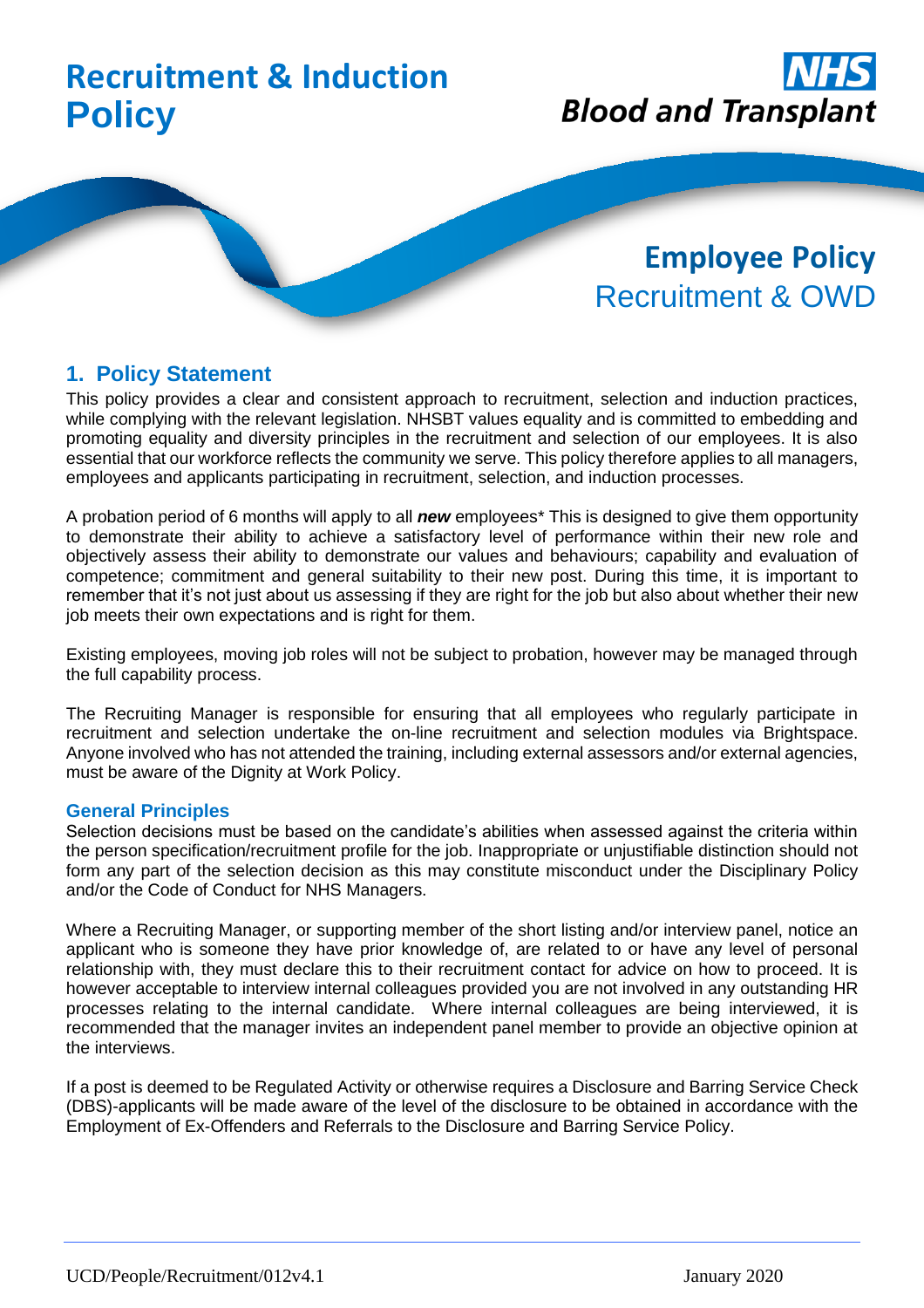# **2. Recruitment Stages**

The Recruitment and Resourcing Department (RRD) will guide Recruiting Managers through the requirements that apply at each stage of the process. For further information on the recruitment process see People First. Also available within People First is a useful flowchart "Working together to fill your vacancy"

# **Advertising**

- To start the recruitment process, the recruiting manager will need to complete the electronic Recruitment Request form ('see 'forms' in People First).
- As a minimum all job vacancies must be advertised internally (i.e. available to those working within NHSBT) in our Vacancies Bulletin available on People First. This includes posts that are to be filled based on permanent, fixed term / temporary or secondment opportunities. To ensure national consistency, exceptions to this must be agreed with a senior member of RRD and a record kept.
- Advertisements to attract external applicants will be placed on the NHS Jobs website which is free of charge.
- Recruitment to a post via a recruitment agency must only be used as a last resort. Direct advertising should be used initially, however if a post proves difficult to recruit to, or there are exceptional circumstances, consideration can be given to the use of recruitment agencies, provided this has been discussed with a senior member of RRD and the need and costs identified and agreed prior the recruitment commencing. The post must also be advertised in our Vacancy Bulletin and on the NHS Jobs website.
- Recruitment must not be by word of mouth. Enquiries for vacancies via unsolicited letters, telephone calls, informal visits and general enquiries should be responded to by inviting the enquirer to apply as part of the normal process for any vacancies that may exist by regularly viewing or setting up an alert email on the NHS Jobs website.

# **Short listing**

- Short listing must be conducted fairly, by at least two people, using the agreed criteria on the Person Specification and/or Recruitment Profile and recorded.
- Overseas qualifications, degrees and diplomas, which are comparable with UK qualifications, will be accepted as equivalents (subject to registration requirements).
- We will not disqualify any applicant because he/she is unable to complete an application form unassisted. Reasonable adjustments will be accepted for the completion of the form including the use of assistive technology e.g. speech to text software.
- All applicants that indicate on the application form that they are eligible under the Disability Confident (Two Ticks) scheme and who declare a disability will be shortlisted for interview provided they meet the essential criteria for the post, in accordance with our commitment to the Employment Services Disability Confident Disability Symbol, and any special arrangement reasonably required for interview shall be made.
- All internal applicants who have not been shortlisted for interview will be offered feedback by the Recruiting Manager.
- Due to the number of applications received, we are unable to provide feedback on short listing to external applicants.
- Random selection may be used as part of the short-listing process appropriate in exceptional circumstances.

# **Interview and selection**

- An interview panel must comprise of a minimum of two people although a three-person panel is recommended.
- For appointments at Band 8A and above, it is our aim to include BAME representation wherever possible – a list of panel members is available on People First.
- Interviews and feedback must be based on our values and the person specification/ recruitment profile.
- The Recruiting Manager must ensure that all members of the interview panel are aware of the selection criteria for the post, which are applied consistently to all candidates and notes are taken for reference and retention.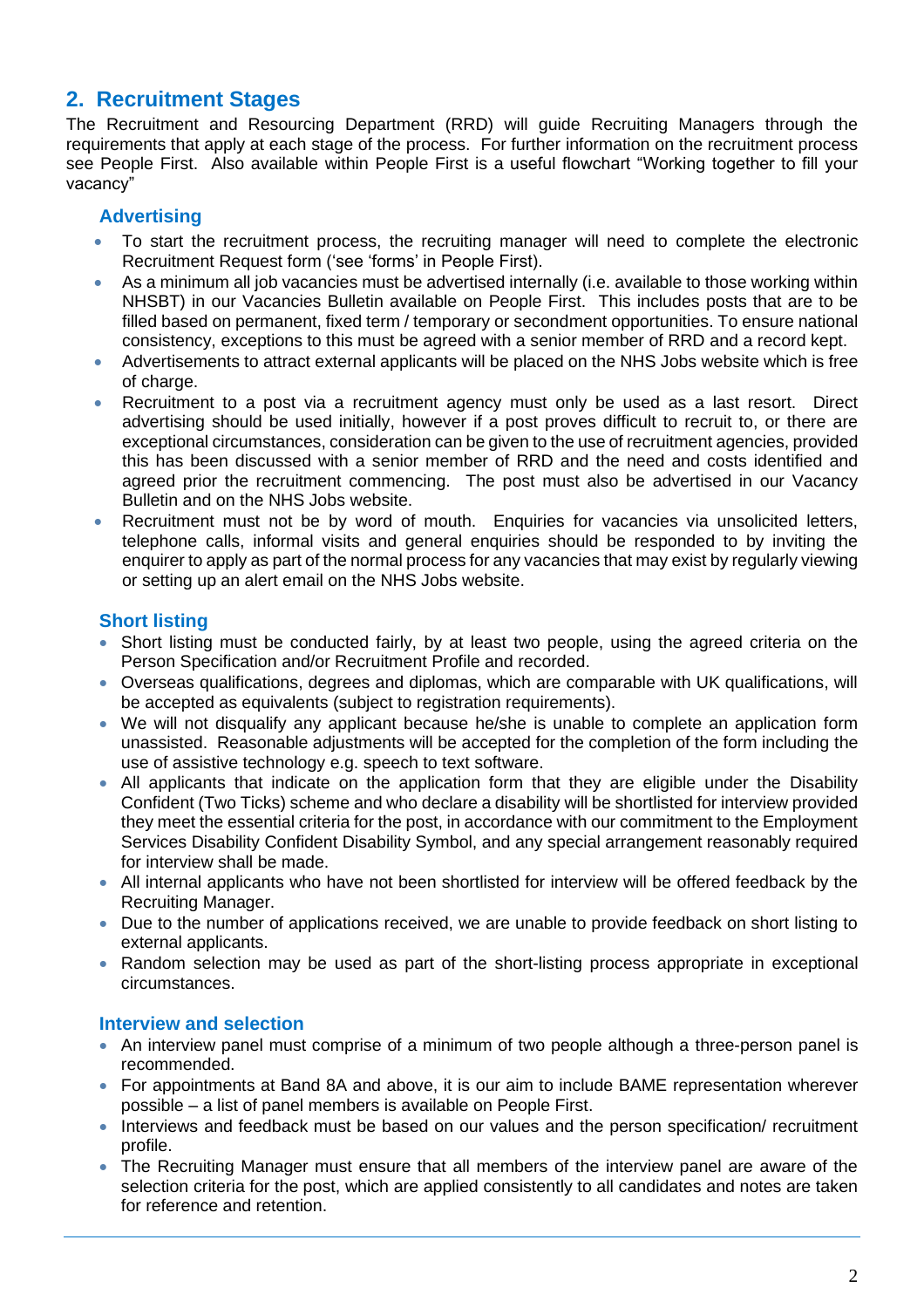- Where candidates with disabilities require 'reasonable adjustments' to enable them to undertake the post, they should be considered for appointment based on their abilities with reasonable adjustments, in comparison to the other candidates.
- All internal candidates who have not been successful will be offered post interview feedback by an appropriate member of the interview panel and feedback provided to external candidates on request. The feedback should include the reasons for them being unsuccessful.

#### **Pre-appointment Checks**

As an NHS employer, we must take appropriate action to prevent unsuitable appointments. Any necessary pre-appointment checks must be completed and validated (where appropriate) before the RRD can confirm a final offer of employment. The RRD will advise Recruiting Managers which checks will be required to be undertaken on which employees / candidate's dependant on the requirements for the role.

Any issues, concerns or anomalies identified will need to be reviewed by the Recruiting Manager, with HR support where required. The Recruiting Manager will hold an open and measured discussion with the candidate and an assessment may take place following the meeting as to whether the candidate can be appointed.

If, after careful consideration, it is decided to withdraw the provisional offer of employment, the grounds for withdrawal must be clear e.g. due to unsatisfactory references or other pre-employment checks and the offer of employment rescinded in writing. This decision must be made in discussion with a senior member of the RRD.

The requirement for employment checks is in accordance with NHS Employers guidelines, DBS guidance and Home Office UK Borders Agency requirements. These are referenced at the following websites: -

[www.nhsemployers.org/employmentchecks](http://www.nhsemployers.org/employmentchecks) [www.gov.uk](http://www.gov.uk/) [www.ukba.homeoffice.gov.uk](http://www.ukba.homeoffice.gov.uk/)

#### **Dissemination, Storage and Archiving of Recruitment Documentation**

Information provided by applicants in the Personal Information and Monitoring Information sections of the application form, will not be released to the Recruiting Manager, but will be retained by the RRD for monitoring purposes. Monitoring includes ethnic origin, age, gender, disability, sexual orientation and religion and is a legal requirement of the Equality Act 2010. The information is used to inform whether positive action initiatives are needed in the case of under representation amongst specific groups. The data is also used to make comparisons with census information to address any imbalances within the workforce profile as appropriate.

All recruitment documentation and notes taken for short listing or interviewing purposes must be returned to the RRD contact so that they may be retained for 12 months and disposed of confidentially.

Recruitment files will be retained for 12 months in accordance with NHS Terms and Conditions and then disposed of confidentially except those for Medical Consultant appointments which will be retained for 5 years.

Identity documents of unsuccessful candidates will be shredded by a member of the RRD department within a month of receipt or after any outstanding queries have been resolved.

Disposal of sensitive information relating to DBS Disclosures will be carried out in accordance with the Employment of Ex-Offenders and Referrals to the Independent Safeguarding Authority (ISA) Policy.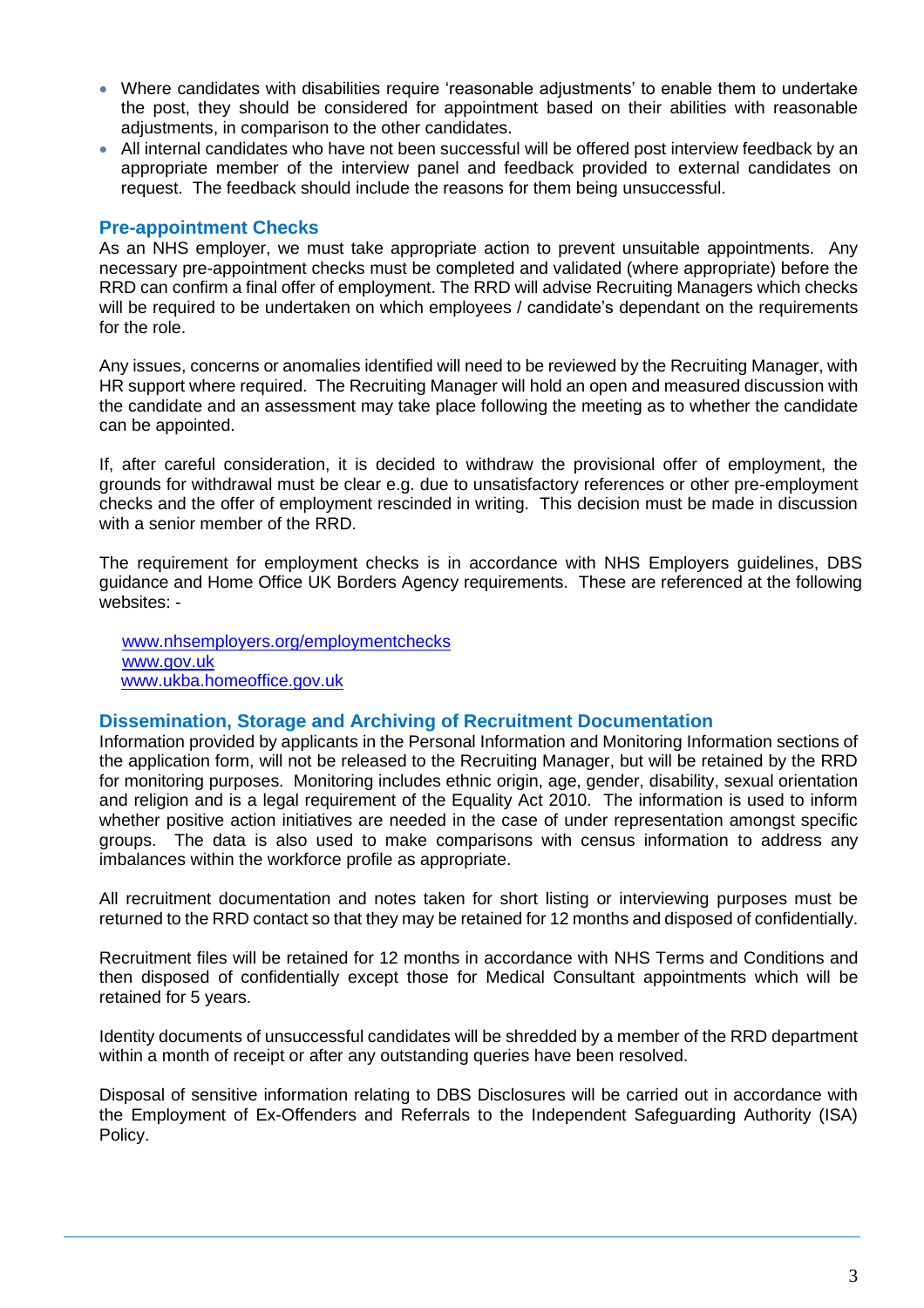# **Application of Policy (Recruitment)**

Any complaints regarding the application of this policy should be submitted in writing to the HR Direct Service Manager, via [HRDirect@nhsbt.nhs.uk.](mailto:HRDirect@nhsbt.nhs.uk) Your complaint will be handled in accordance with the Recruitment and Resourcing Departments Complaint Handling Process.

### **Relocation**

If you are required to relocate to comply with your contractual terms and conditions of employment and your manager considers that a move of home will make an appreciable difference to your ability to fulfil your job requirements, we may provide Relocation expenses to newly appointed/promoted colleagues on a permanent contract. Full details are contained within the Organisational Change Policy and supporting FAQ's.

### **Additional Employment**

Should you wish to work for more than one employer, you must tell your manager at the earliest opportunity, normally at interview, or on your first day. They will discuss the details of your request and will ensure that your request does not have a detrimental impact on your ability to carry out your duties.

Your manager must consider the following when reviewing your request\*:

- Any health and impact on you, your colleagues, or NHSBT
- any impact on your Wellbeing
- patient safety
- needs of the service
- potential conflicts of interest
- the Working Time Directive (WTD)

\*this list is not exhaustive

[There is a checklist to support this process.](https://peoplefirst.nhsbt.nhs.uk/Recruiting/forms-and-checklists.htm)

If this is agreed this will be reviewed as part of your probation period, to ensure there is no detriment to you or the organisation. Should it be found that it is not sustainable at any time during your probation, and a solution cannot be reached, then this may give reason to refer you to a Final Review meeting to consider your future employment with us. For additional information on Additional Employment refer to the Flexible Working policy and supporting FAQ's.

# **3. Process**

#### **Induction and Probation**

Induction enables new employees to be introduced to our organisational culture, values, and appropriate ways of working. Starting a new job can be an exciting, yet daunting, process for many people and it is our responsibility to provide an experience which is supportive and, above all, welcoming. We provide this welcome through our induction processes. This Policy provides a framework for managers to facilitate these processes effectively whilst also meeting our Legal responsibilities.

#### **The Manager**

Once you have offered a job after an interview process, RRD will complete all necessary preemployment checks. On completion of these you will be advised and asked to confirm you are happy with the checks and to agree a start date for your new employee. All new employees will be subject to a 6-month probation period.

At this point you will need to consider your new starter's induction. Essentially, this requires you to design and establish the following:

• Review the Service Deliverer role within the Core Behavioural Framework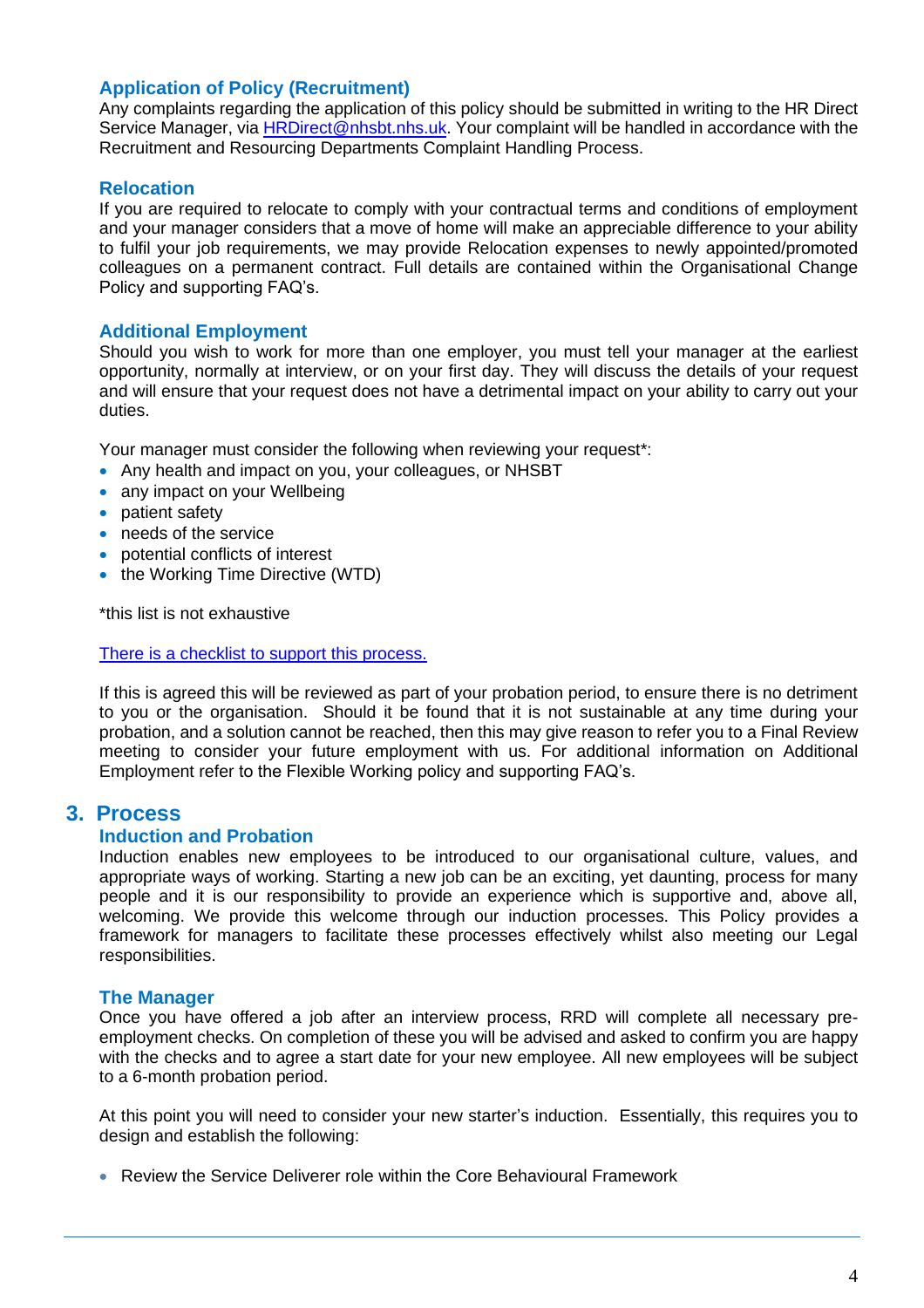- Determine the individuals first **Personal Development Plan** (PDP) which will need to outline the necessary role development activities required for the job e.g. orientation of the facilities/department, complete Digital Induction E-Learning (only accessible to those with an NHSBT e mail account), including key stakeholder introductions, and task-based training. We have also created an Introduction to NHSBT module that we advise all new starters to complete.
- Determine the individuals Leadership Ladder level (for People Managers and Senior Leaders only)
- Establish and diarise the individual's induction review sessions.

It is important to recognise at this stage; a new employee will not demonstrate effective performance without at first having a clear sense of direction and identity within their new role.

Should you as their manager or the new starter have concerns that they are not making the progress that either of you would expect at appropriate points in the probation period, you may be able to bring the probation to an early conclusion, without completing the full 6-month probation period.

For example:

- If the required training or extended training period for the post is not going well
- Performance issues
- Attendance issues such as lateness or sickness absence (see below)
- Relationship and conduct issues addressed under the appropriate policy (see below), but not improving

\*this list is not exhaustive

#### **Mandatory Training**

We have a legal responsibility to ensure that all new starters, permanent or temporary, have completed their required mandatory training. All new starters will be allocated their corporate mandatory training automatically based on their job role. Should you have any queries about this, contact HR Direct. New starters joining us as a People Manager or Senior Leader will be required to achieve Level 1 of the Leadership Ladder during their probation period and attain Levels 2 or 3 (depending on job role) within their first 12 months.

Induction is captured as part of the initial PDP process and reporting.

#### **Core Behavioural Framework**

This sets out the standards that describe **how** we do our job against each of our core behaviours. They provide new starters a clear set of expectations in line with our organisational Values and Mission. There is one framework for every new starter named *Service Deliverer.*

#### **Leadership Ladder**

The Leadership Ladder sets out our behavioural framework for our People Managers and Senior Leaders. There are 3 different levels of the Ladder:

- Level 1 The Effective Leader for aspiring managers, supervisors, team leaders, people managers and senior leaders
- Level 2 The Engaging leader ids for People managers and senior leaders
- Level 3 the Strategic leader is for senior leaders only

People managers and senior leader to have achieved level 1 during their probation and then depending on job role, to have achieved level 2 and or level 3 within 12 months

For everyone else, the leadership ladder features as part of the PDPR review and ongoing personal development based on their aspirations and/or job role.

#### **The first PDP (New starters)**

This starts the process of your new starter's learning and development, both personally and professionally. The PDP and PDPR processes are interlinked. The first PDP sets the objectives and identifies development needs for your new starter and forms the basis of their probation. On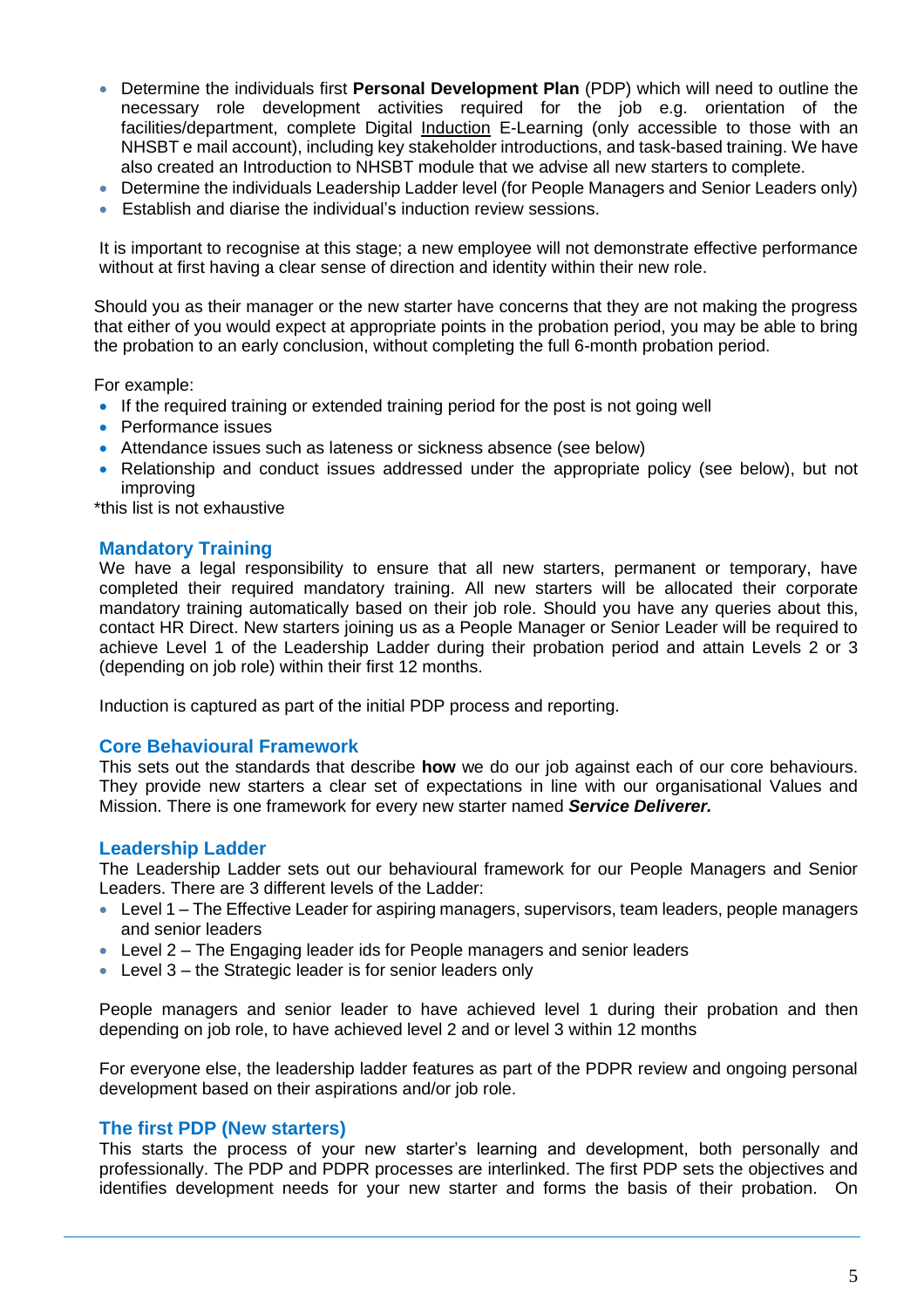completion of probation, the PDP is updated, regularly reviewed in one to one discussions and will form the basis for their first annual PDPR.

**First Week** – you will provide a local induction normally on their first day and identify training needs. This should be documented on the PDP and *reported using the PDP/R Reporting Tool* which should be completed within 7 calendar days of their start date

#### **6 Month probation period** – Monitor, review and update the PDP

You should explain this in detail to your new starter and the timescales involved, including any job specific training they need to complete. It is important that you support your new starter and ensure you both remain committed to the timescales in their PDP.

Should the new starter have difficulties with anything, this should be discussed at regular one to ones. Advise them that they can speak with you or a trainer when necessary.

**End of probation** – schedule date for updating PDP and diarise appropriate reviews

#### **12 months from start date** – schedule full year PDPR

The induction toolkit (see 'New starters/Preparing for your new starter in People First) will provide you with a list of options that you need to consider during the design of their first PDP in relation to your particular work area. A first PDP template is also available at New starter/During their first month).

You should focus the first PDP on all the priorities required for the job role, and must set clear and realistic timescales for completion. It is important that you explain the requirements of the first PDP and its contents with the new starter during their local induction meeting so that they are clear on our expectations, and what may happen if they do not achieve this. The purpose of an induction programme is to provide a consistent means by which a new employee can be supported to become effective as quickly as possible and to enable you to objectively assess the capability, attitude and potential of the new employee.

#### **Probation and PDP reviews**

As their manager, you are responsible for setting up regular review meetings. These will focus on their performance and behaviour and offer an opportunity to identify any additional or remedial development and timescales which they need to complete to fulfil their PDP and probation requirements.

During the Induction and probation period a number of 1-2-1 review meetings must take place between you and your new starter to discuss their:

- Job performance
- Performance against our values and behaviours
- Conduct
- Attendance at work
- Training and development
- Progress toward achieving level 1 of the Leadership Ladder (for People Managers and Senior Leaders)

Should your new starter identify any concerns within this period, they should raise this immediately with you, to enable you both to make any appropriate changes to their Induction and agree the targets, including performance to be achieved before your next meeting.

#### **1-month formal review**

You and your new starter will have been holding regular reviews during their first few weeks. As part of this process a 1-month formal probation review should take place. This will be an opportunity for you both to reflect on progress to date. If you have any concerns regarding their performance, as outlined above, then you will address this with them. If they have any issues regarding training, support or any other concerns, they should raise these.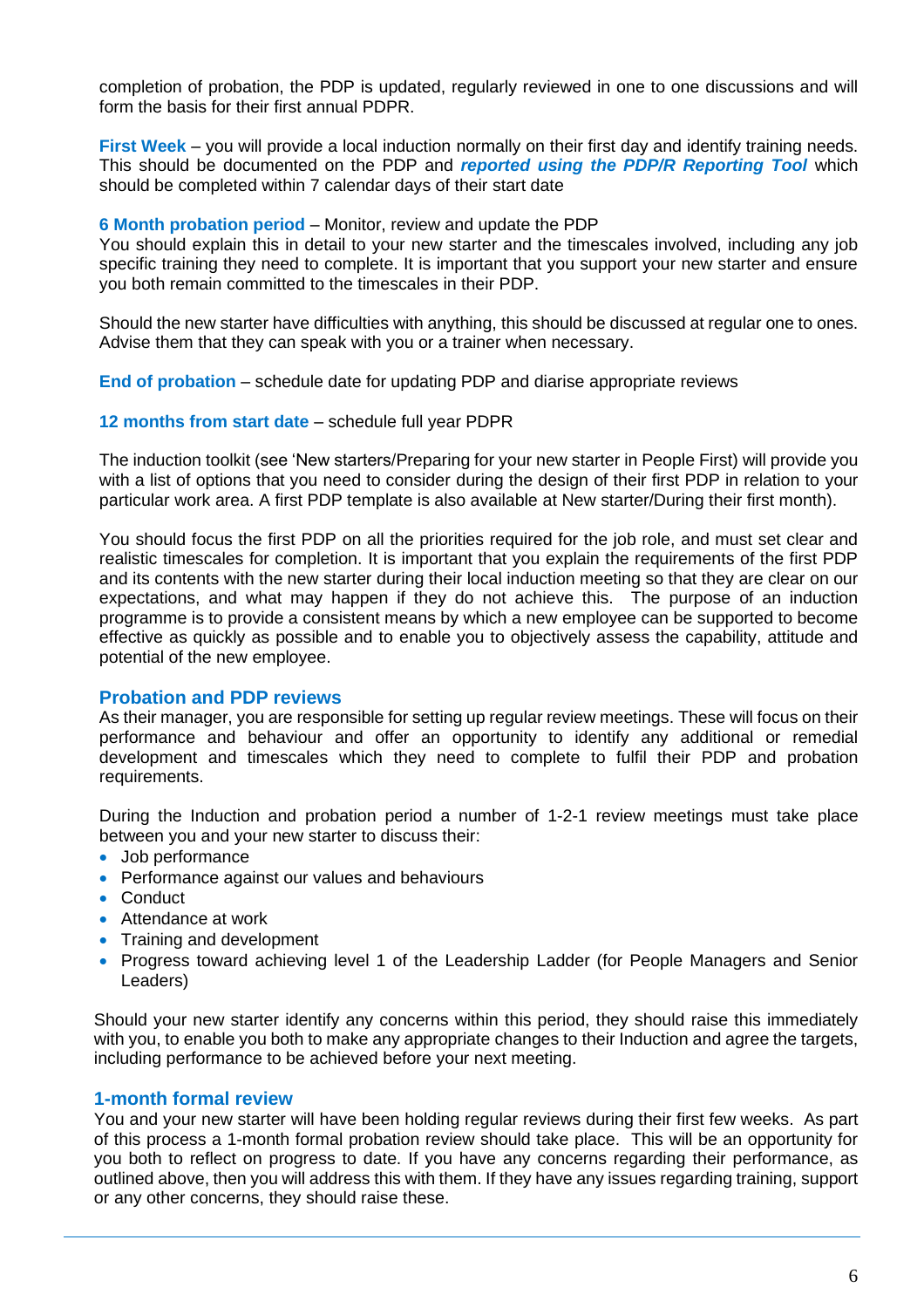NOTE: both parties do not have to wait until a review meeting to do this.

The PDP should be updated and agreed with any actions and timescales including when the next review meeting will be.

By the end of this review, your new starter should be clear of what is expected from both of you, for them to pass their probation period.

## **6-Month Formal Review**

You will formally invite your new starter in writing, with reasonable notice, to meet with them to reflect on how the past 6 months has gone. They have the right to representation by a representative of a Trade Union you belong to or to be accompanied by an NHSBT employee. Where they have met all the required objectives within their first PDP, achieved the competency in their role specific training and they are happy in their role, you will confirm in writing that they have completed their probation period successfully.

If, however at this review it has been identified that their performance has *not* been meeting the required standards, you will advise them of one of the following:

- The standard required has not been fully met, and there are some minor actions to be completed before you can confirm their probation period has been passed
- **OR** the standard required has not been fully met, and that an extension of *no longer* than three months is appropriate for them to complete their PDP competency in their role specific training (a further review will then take place
- **OR** that they have failed to meet the standard required and will be invited to a Final Review Meeting that will be held in accordance with the Recruitment and Induction Policy as soon as practicable.

As a manager, you can only refer the employee to a final review meeting where the probation process including fully supporting their induction and reviews has been followed. Should it be demonstrated that you have not done so, OR the timescales have not been followed without good reason, then your performance concerns cannot be addressed in the probation period. These concerns may only be addressed during the maximum period of 9 month, including any maximum extension period. Should you wish to address any concerns outside of these timescales, then these must be addressed under the full process in the Capability Policy.

Any issues occurring that are conduct related may be investigated under the Disciplinary and/or Capability Policy, and any action taken *under these processes* will then be considered as part of your probation review.

# **Fixed term under probation**

All new employees on fixed term contracts will have the same probation period as permanent employees.

Therefore, to ensure that they have the right start and are right for us, it is important that as their manager you follow the same process as for permanent employees.

#### **Attendance during the probation period**

All sickness absence will be monitored under the Attendance Policy in the normal way. However, should **Short term absence** – (sickness) occur within their probation period this will count towards the review of their overall performance during their probation period and therefore the following triggers will apply:

- the triggers must be pro-rata over 6 months i.e. 8 working days sickness absence or 2 instances (or pro-rata if part time)
- Should they trigger, this may be an indication of future performance and therefore may be considered to be grounds for them to fail probation, and therefore to be referred to final review meeting.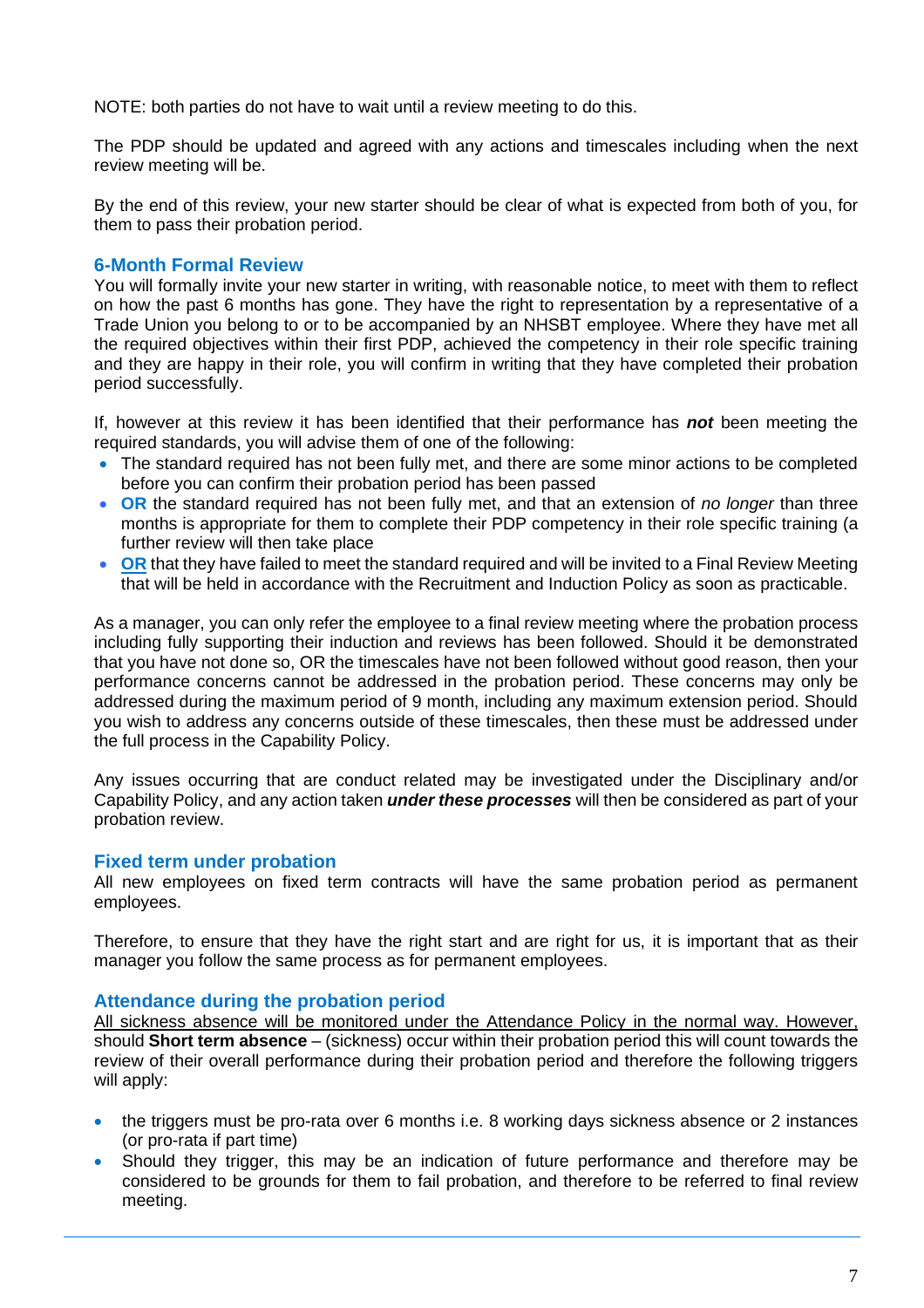- As a manager, you will consider all factors and may apply discretion.
- Any indication or pattern of unacceptable levels of sickness absence during their probation will be carefully considered and therefore to be referred to final review meeting.

**Long term absence** – should your new starter be unfortunate enough to have long term absence (an absence of more than 4 weeks), during their probation period, following their return to work you may need to establish the detailed reasons for their absence.

If the absence is a single episode, you may consider extending their probation period equal to, and not more than, the absence period. This extension, however, will be a maximum of 3 months. A long absence may be an indication of future performance and therefore may be grounds on its own for them to fail probation, and therefore to be referred to final review meeting.

Should long term absence follow short term absence this may be considered to be grounds on its own for them to fail probation, and therefore referred to final review meeting.

Patterns of all time off work, including non-sickness related absence, will also be monitored to ensure that they are within normal expectations of all employees. All planned absence must be arranged and considered in accordance with the Time off Work Policy.

Once the probation period is satisfactorily complete, any absences incurred during the probationary period will transfer and continue to be monitored in line with the Attendance Policy.

All reasons for referring to a Final Review Meeting during probation must be in accordance with the Recruitment and Induction Policy.

### **Health Conditions**

If you are not aware of a condition or issue they may have, you can only make decisions based on the information you have or are provided with.

Therefore, new starters are encouraged at any stage of their employment with us, to share information with you of any underlying condition or support they may need. This allows you to work proactively, and set reasonable expectations for both of you. Encourage them to talk to you confidentially, and use the 'Tailored Adjustment Agreement' to record your discussions.

# **Conduct under probation**

As part of probation, and beyond, any conduct matters will be managed under the Disciplinary policy. Should you have cause to investigate conduct and issue a sanction, this may be an indication of future performance and therefore may be grounds on its own for a new starter to fail probation, and therefore to be referred to final review meeting.

All reasons for referring to a Final Review Meeting during probation, must be in accordance with the Recruitment and Induction Policy.

#### **Notice under probation**

Should they resign during their probation period, they will need to provide statutory notice, which is equal to one week. This is the minimum notice requirement. They should discuss their notice requirements with you, to ensure an appropriate handover of duties and current work can take place. Should we provide them with notice following a Final Review Meeting, this will also be statutory notice.

#### **Referring to a Final Review Meeting**

As the employee's manager, you will need to set out the key reasons for your decision to refer to a Final Review meeting. This will be a brief summary supported by any key documentation such as PDP; any action plans; appropriate correspondence etc. This will be provided to a senior manager, normally the employees manager's manager or identified suitable alternative person.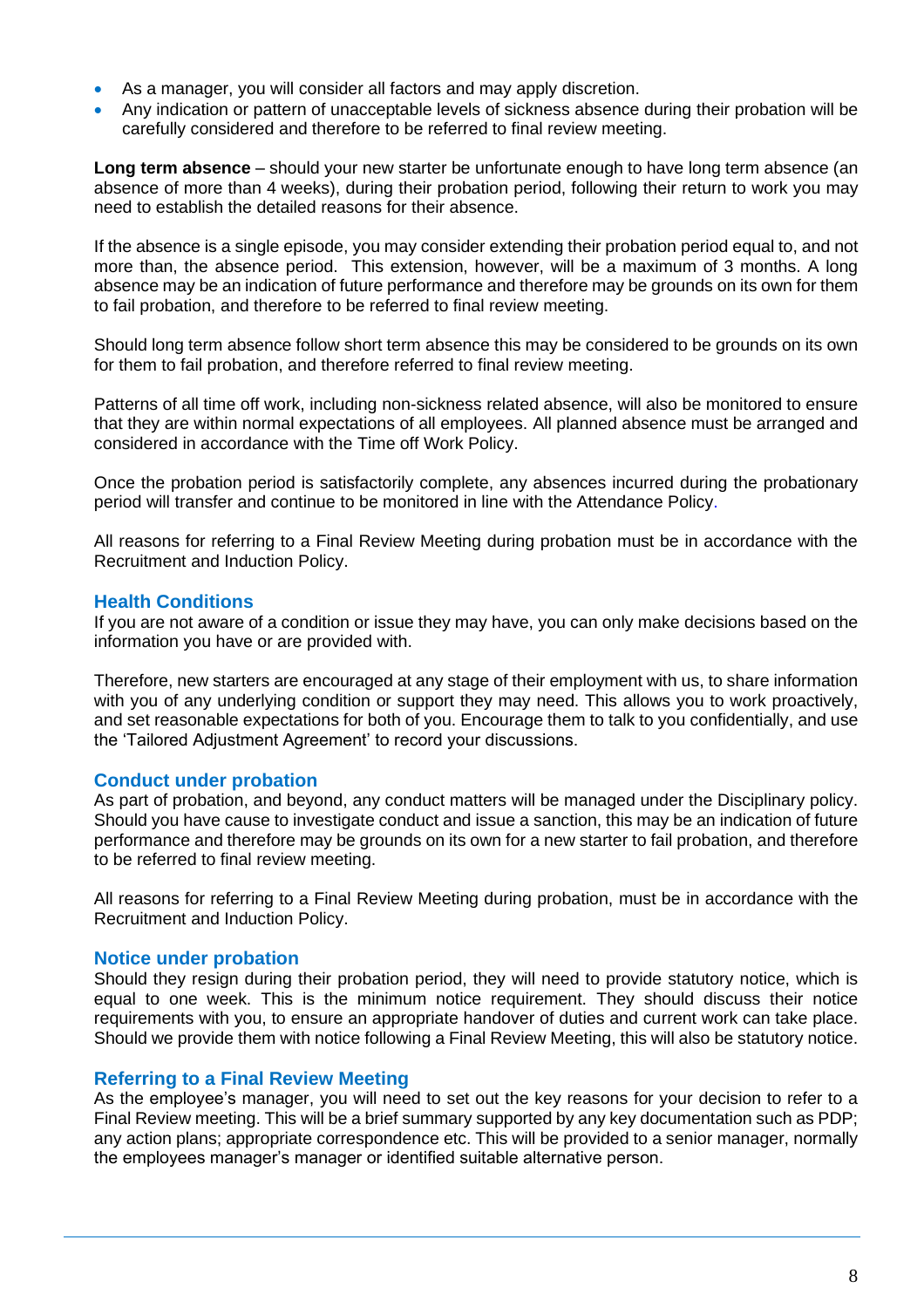# **Final Review Meeting**

This meeting will be held without reasonable delay and the employee will receive reasonable notice to attend. This meeting will be held with the next level of management to that of the employee's manager, or identified suitable alternative person. The manager may also be supported by another manager. This may be someone who has the required operational knowledge or a member of the HR team.

The employee will have the opportunity to provide details of any issues they have had with achieving the required performance standards and/or any mitigating circumstances that they wish to be taken into consideration by the manager. They have the right to representation by a Trade Union you belong to or to be accompanied by an NHSBT employee.

The possible outcomes from this meeting will be: -

- Dismissal with *statutory* notice on grounds of capability
- Extension of the probationary period
- Confirmation of successful probation period.

The outcome will be confirmed in writing by the manager within 7 calendar days of the meeting.

#### **Dignity at Work**

It is important that the dismissing manager in their contemplation for dismissal has reviewed the Dignity at Work Policy. Any questions or concerns about the case must be discussed in full with Human Resources before the Final Review meeting is held.

### **Making an Appeal**

If you are not satisfied with the outcome of your probation dismissal you can appeal against the outcome and decisions taken.

- This needs to be in writing, within 7 calendar days of the date of the letter confirming the outcome. The letter should be sent to the Appeals secretary
- Within 21 calendar days from the date of the outcome letter, you will be required to provide full details of your grounds for appeal, making clear what resolution you are seeking
- This will then be provided to your manager for them to prepare their response to your grounds of appeal, which will be provided to you a minimum of 7 calendar days before the appeal

An appeal will be held, again without unreasonable delay. A more senior manager than the manager who heard the original case and not previously involved in the process, will chair the Appeal. It will also be supported by a HR representative and a nominated National senior staff side representative.

You and the manager who made the decision to dismiss you can present information to the appeal panel about your probation and the process followed so far. The panel will make a final and binding decision, normally on the same day if this is possible but on occasion may be provided later, without unreasonable delay. You will receive confirmation in writing of the appeal outcome within 7 calendar days of the appeal hearing.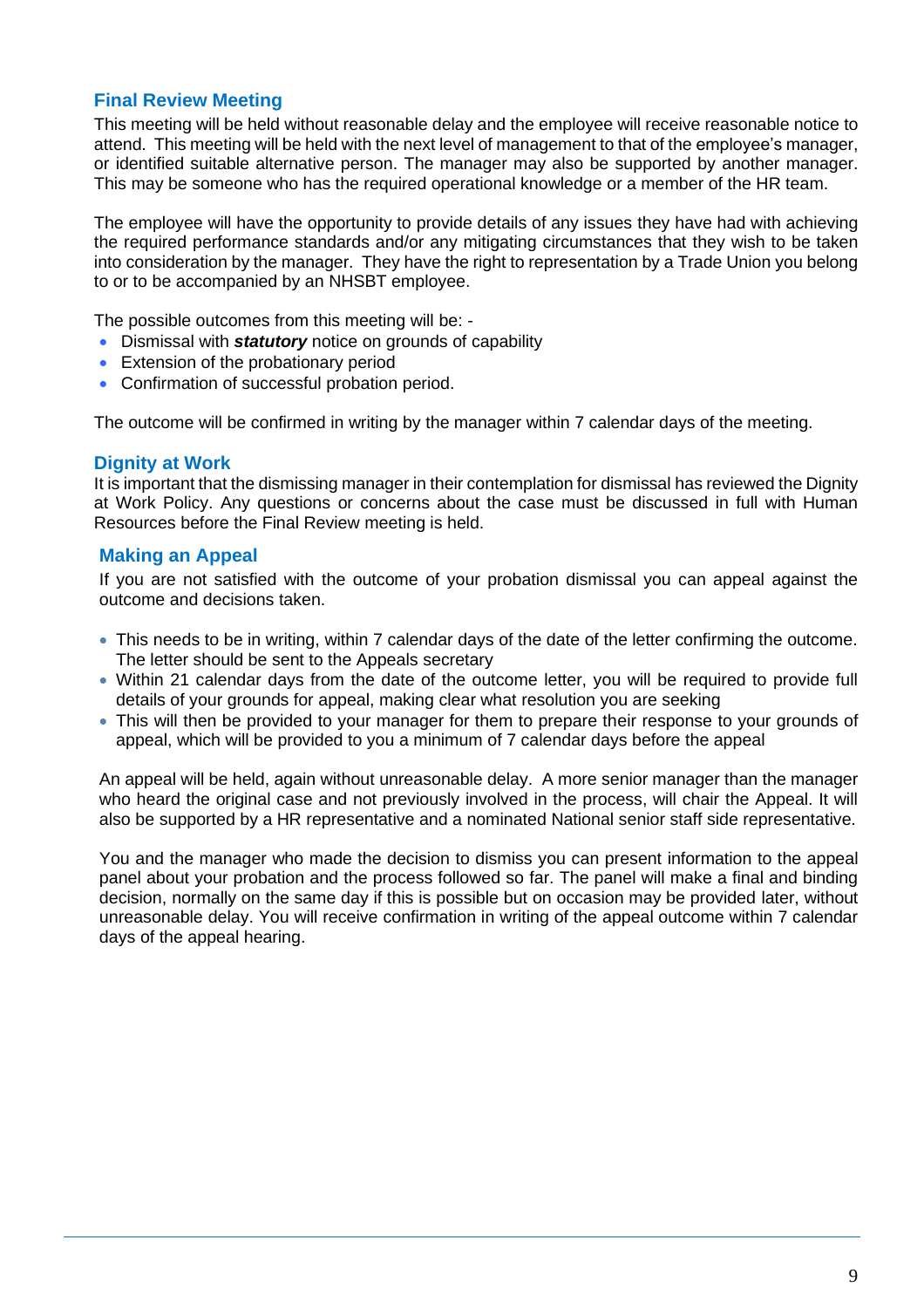# **4. Flowchart**

# **Recruitment**

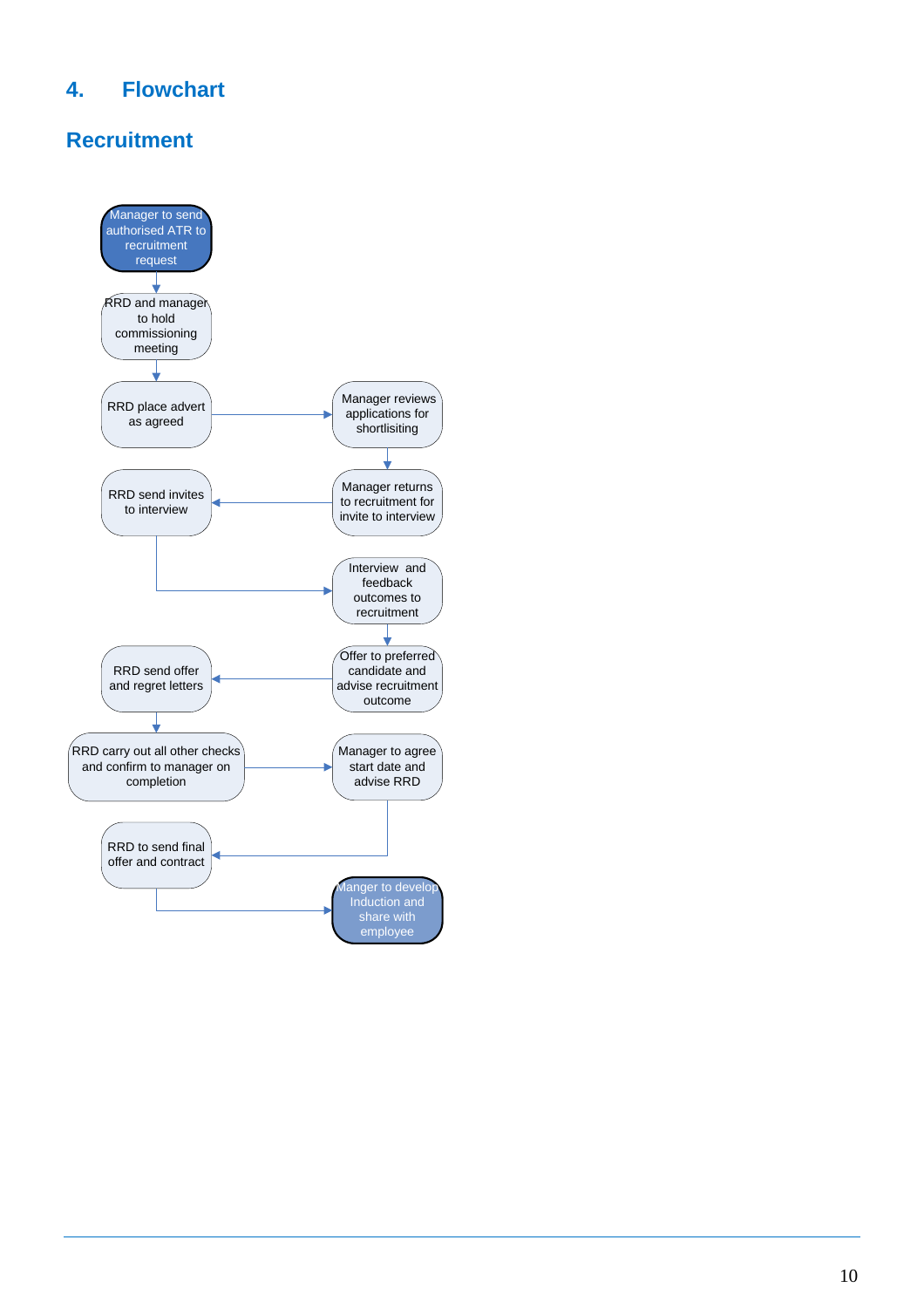# **Induction**